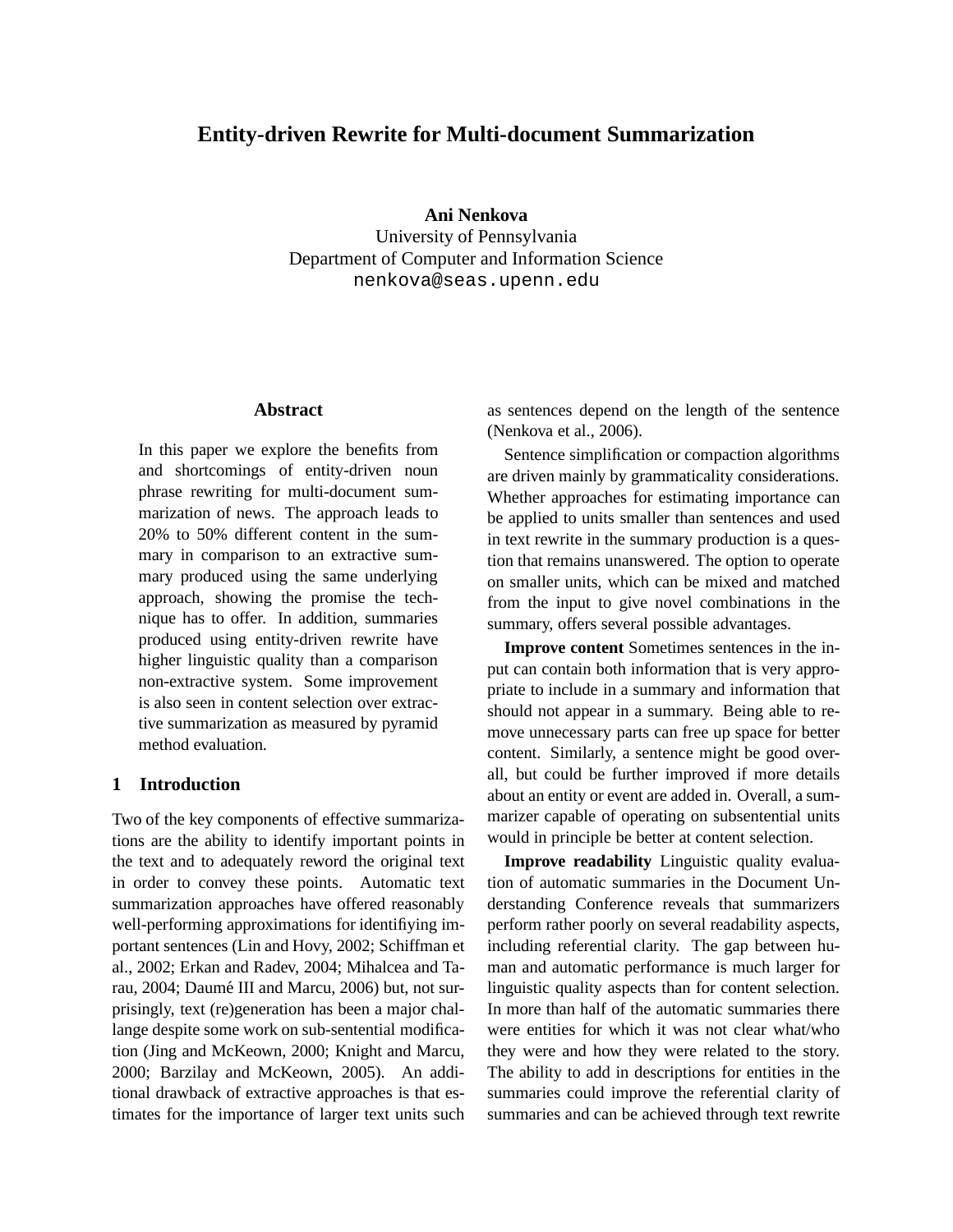of subsentential units.

**IP issues** Another very practical reason to be interested in altering the original wording of sentences in summaries in a news browsing system involves intellectual property issues. Newspapers are not willing to allow verbatim usage of long passages of their articles on commercial websites. Being able to change the original wording can thus allow companies to include longer than one sentence summaries, which would increase user satisfaction (McKeown et al., 2005).

These considerations serve as direct motivation for exploring how a simple but effective summarizer framework can accommodate noun phrase rewrite in multi-document summarization of news. The idea is for each sentence in a summary to automatically examine the noun phrases in it and decide if a different noun phrase is more informative and should be included in the sentence in place of the original. Consider the following example:

- **Sentence 1** *The arrest* caused an international controversy.
- **Sentence 2** *The arrest in London of former Chilean dictator Augusto Pinochet* caused an international controversy.

Now, consider the situation where we need to express in a summary that the arrest was controversial and this is the first sentence in the summary, and sentence 1 is available in the input ("The arrest caused an international controversy"), as well as an unrelated sentence such as "The arrest in London of former Chilean dictator Augusto Pinochet was widely discussed in the British press". NP rewrite can allow us to form the rewritten sentence 2, which would be a much more informative first sentence for the summary: "The arrest in London of former Chilean dictator Augusto Pinochet caused an international controversy". Similarly, if sentence 2 is available in the input and it is selected in the summary after a sentence that expresses the fact that the arrest took place, it will be more appropriate to rewrite sentence 2 into sentence 1 for inclusion in the summary.

This example shows the potential power of noun phrase rewrite. It also suggests that context will play a role in the rewrite process, since different noun phrase realizations will be most appropriate depending on what has been said in the summary up to the point at which rewrite takes place.

# **2 NP-rewrite enhanced frequency summarizer**

Frequency and frequency-related measures of importance have been traditionally used in text summarization as indicators of importance (Luhn, 1958; Lin and Hovy, 2000; Conroy et al., 2006). Notably, a greedy frequency-driven approach leads to very good results in content selection (Nenkova et al., 2006). In this approach sentence importance is measured as a function of the frequency in the input of the content words in that sentence. The most important sentence is selected, the weight of words in it are adjusted, and sentence weights are recomputed for the new weights beofre selecting the next sentence.

This conceptually simple summarization approach can readily be extended to include NP rewrite and allow us to examine the effect of rewrite capabilities on overall content selection and readability. The specific algorithm for frequency-driven summarization and rewrite is as follows:

- **Step 1** Estimate the importance of each content word  $w_i$  based on its frequency in the input  $n_i$ ,  $p(w_i) = \frac{n_i}{N}.$
- **Step 2** For each sentence  $S_i$  in the input, estimate its importance based on the words in the sentence  $w_i \in S_i$ : the weight of the sentence is equal to the average weight of content words appearing in it.

$$
Weight(S_j) = \frac{\sum_{w_i \in S_j} p(w_i)}{|w_i \in S_j|}
$$

- **Step 3** Select the sentence with the highest weight.
- **Step 4** For each maximum noun phrase  $NP_k$  in the selected sentence
	- **4.1** For each coreferring noun phrase  $NP_i$ , such that  $NP_i \equiv NP_k$  from all input documents, compute a weight  $Weight(NP_i) = F_{RW}(w_r \in NP_i).$
	- **4.2** Select the noun phrase with the highest weight and insert it in the sentence in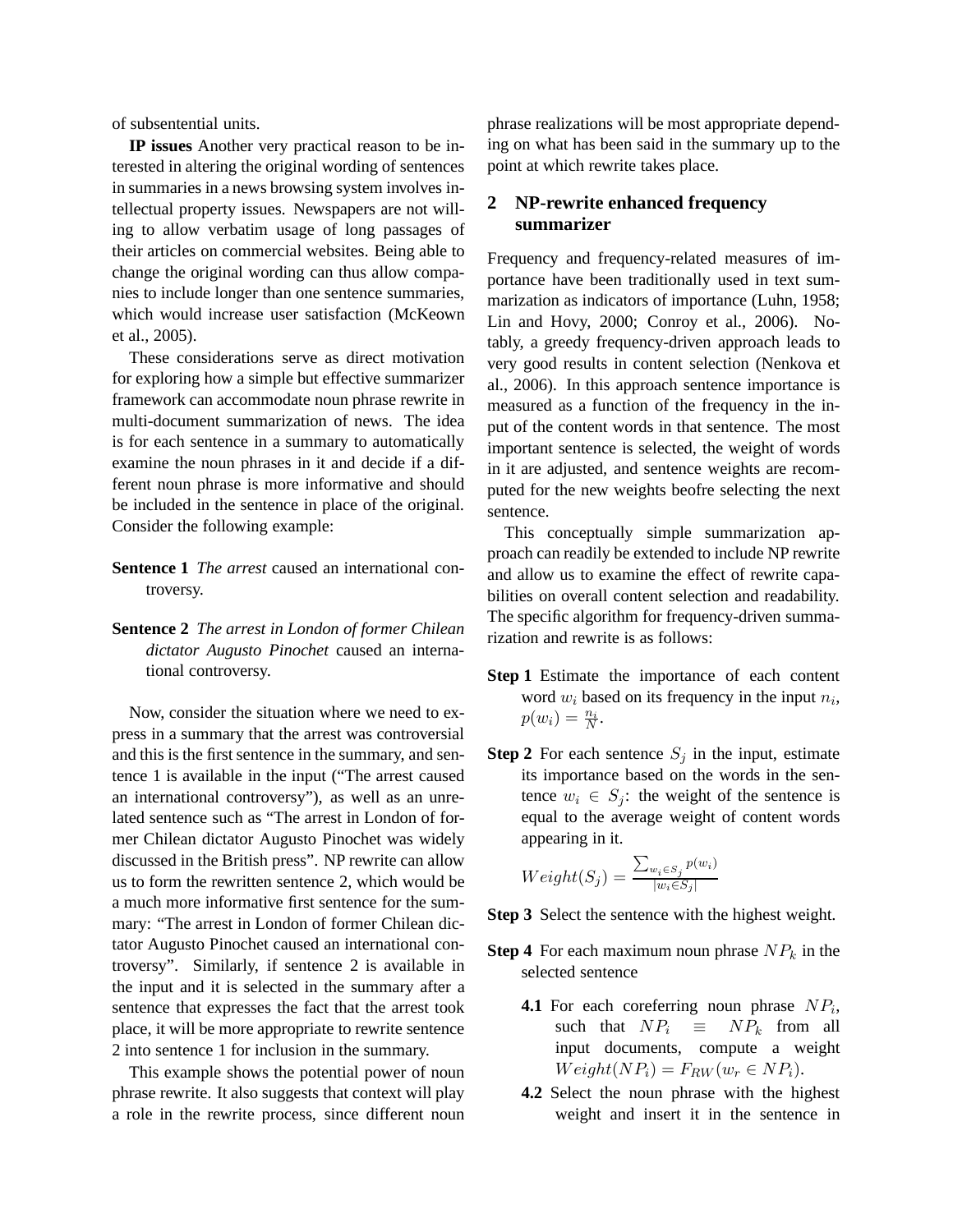place of the original NP. In case of ties, select the shorter noun phrase.

- **Step 5** For each content word in the rewritten sentence, update its weight by setting it to 0.
- **Step 6** If the desired summary length has not been reached, go to step 2.

Step 4 is the NP rewriting step. The function  $F_{RW}$  is the rewrite composition function that assigns weights to noun phrases based on the importance of words that appear in the noun phrase. The two options that we explore here are  $F_{RW} \equiv Avr$ and  $F_{RW} \equiv Sum$ ; the weight of an NP equals the average weight or sum of weights of content words in the NP respectively. The two selections lead to different behavior in rewrite.  $F_{RW} \equiv Avr$ will generally prefer the shorter noun phrases, typically consisting of just the noun phrase head and it will overall tend to reduce the selected sentence.  $F_{RW} \equiv Sum$  will behave quite differently: it will insert relevant information that has not been conveyed by the summary so far (add a longer noun phrase) and will reduce the NP if the words in it already appear in the summary. This means that  $F_{RW} \equiv Sum$  will have the behavior close to what we expect for entity-centric rewrite: inluding more descriptive information at the first mention of the entity, and using shorter references at subsequent mentions.

**Maximum noun phrases** are the unit on which NP rewrite operates. They are defined in a dependency parse tree as the subtree that has as a root a noun such that there is no other noun on the path between it and the root of the tree. For example , there are two maximum NPs, with heads "police" and "Augusto Pinochet" in the sentence "British police arrested former Chilean dictator Augusto Pinochet". The noun phrase "former chilean dictator" is not a maximum NP, since there is a noun (augusto pinochet) on the path in the dependency tree between the noun "dictator" and the root of the tree. By definition a maximum NP includes all nominal and adjectival premodifiers of the head, as well as postmodifiers such as prepositional phrases, appositions, and relative clauses. This means that maximum NPs can be rather complex, covering a wide range of production rules in a context-free grammar.

The dependency tree definition of maximum noun phrase makes it easy to see why these are a good unit for subsentential rewrite: the subtree that has the head of the NP as a root contains only modifiers of the head, and by rewriting the noun phrase, the amount of information expressed about the head entity can be varied.

In our implementation, a context free grammar probabilistic parser (Charniak, 2000) was used to parse the input. The maximum noun phrases were identified by finding sequences of <*np*>*...*<*/np*> tags in the parse such that the number of opening and closing tags is equal. Each NP identified by such tag spans was considered as a candidate for rewrite.

**Coreference classes** A coreference class  $CR_m$  is the class of all maximum noun phrases in the input that refer to the same entity  $E_m$ . The general problem of coreference resolution is hard, and is even more complicated for the multi-document summarization case, in which cross-document resolution needs to be performed. Here we make a simplifying assumption, stating that all noun phrases that have the same noun as a head belong to the same coreference class. While we expected that this assumption would lead to some wrong decisions, we also suspected that in most common summarization scenarios, even if there are more than one entities expressed with the same noun, only one of them would be the *main* focus for the news story and will appear more often across input sentences. References to such main entities will be likely to be picked in a sentence for inclusion in the summary by chance more often than other competeing entities. We thus used the head noun equivalance to form the classes. A post-evaluation inspection of the summaries confirmed that our assumption was correct and there were only a small number of errors in the rewritten summaries that were due to coreference errors, which were greatly outnumbered by parsing errors for example. In a future evaluation, we will evaluate the rewrite module assuming perfect coreference and parsing, in order to see the impact of the core NP-rewrite approach itself.

### **3 NP rewrite evaluation**

The NP rewrite summarization algorithm was applied to the 50 test sets for generic multi-document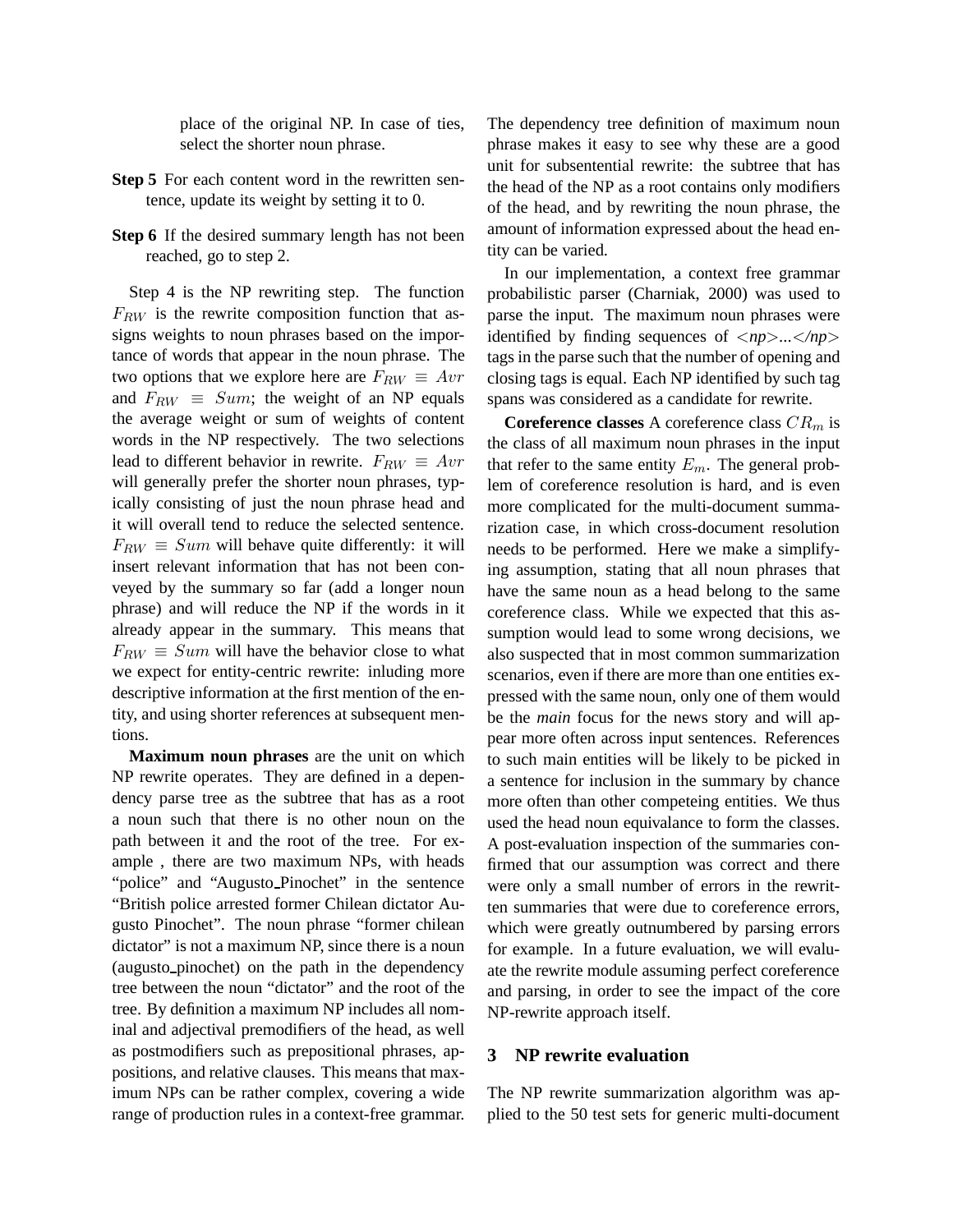summarization from the 2004 Document Understanding Conference. Two examples of its operation with  $F_{RW} \equiv Avr$  are shown below.

**Original.1** While the British government defended *the arrest*, it took no stand on extradition of Pinochet to Spain.

**NP-Rewite.1** While the British government defended *the arrest in London of former Chilean dictator Augusto Pinochet*, it took no stand on extradition of Pinochet to Spain.

**Original.2** *Duisenberg* has said growth in the euro area countries next year will be about 2.5 percent, lower than *the 3 percent* predicted earlier.

**NP-Rewrite.2** *Wim Duisenberg, the head of the new European Central Bank,* has said growth in the euro area will be about 2.5 percent, lower than *just 1 percent in the euro-zone unemployment* predicted earlier.

We can see that in both cases, the NP rewrite pasted into the sentence important additional information. But in the second example we also see an error that was caused by the simplifying assumption for the creation of the coreference classes according to which the percentage of unemployment and growth have been put in the same class.

In order to estimate how much the summary is changed because of the use of the NP rewrite, we computed the unigram overlap between the original extractive summary and the NP-rewrite summary. As expected,  $F_{FW} \equiv Sum$  leads to bigger changes and on average the rewritten summaries contained only 54% of the unigrams from the extractive summaries; for  $F_{RW} \equiv Avr$ , there was a smaller change between the extractive and the rewritten summary, with 79% of the unigrams being the same between the two summaries.

### **3.1 Linguistic quality evaluation**

Noun phrase rewrite has the potential to improve the referential clarity of summaries, by inserting in the sentences more information about entities when such is available. It is of interest to see how the rewrite version of the summarizer would compare to the extractive version, as well as how its linguistic quality compares to that of other summarizers that participated in DUC. Four summarizers were evaluated: peer 117, which was a system that used generation techniques to produce the summary and

| SYSTEM      |  | $\mathbf{Q}_1$ $\mathbf{Q}_2$ $\mathbf{Q}_3$ | ${\bf Q}_4$ | $\mathbf{O}_{5}$ |
|-------------|--|----------------------------------------------|-------------|------------------|
| $SUM_{Id}$  |  | 4.06 4.12 3.80 3.80 3.20                     |             |                  |
| $SUM_{Arr}$ |  | 3.40 3.90 3.36 3.52 2.80                     |             |                  |
| $SUM_{Sum}$ |  | 2.96 3.34 3.30 3.48 2.80                     |             |                  |
| peer $117$  |  | 2.06 3.08 2.42 3.12 2.10                     |             |                  |

Table 1: Linguistic quality evaluation. Peer 117 was the only non-extractive system entry in DUC 2004;  $SUM_{Id}$  is the frequency summarizer with no NP rewrite; and the two versions of rewrite with sum and average as combination functions.

was the only real non-extractive summarizer participant at DUC 2004 (Vanderwende et al., 2004); the extractive frequency summarizer, and the two versions of the rewrite algorithm  $(Sum$  and  $Avr$ ). The evaluated rewritten summaries had potential errors coming from different sources, such as coreference resolution, parsing errors, sentence splitting errors, as well as errors coming directly from rewrite, in which an unsuitable NP is chosen to be included in the summary. Improvements in parsing for example could lead to better overall rewrite results, but we evaluated the output as is, in order to see what is the performance that can be expected in a realistic setting for fully automatic rewrite.

The evaluation was done by five native English speakers, using the five DUC linguistic quality questions on grammaticality  $(Q_1)$ , repetition  $(Q_2)$ , referential clarity  $(Q_3)$ , focus  $(Q_4)$  and coherence  $(Q_5)$ . Five evaluators were used so that possible idiosyncratic preference of a single evaluator could be avoided. Each evaluator evaluated all five summaries for each test set, presented in a random order. The results are shown in table 3.1. Each summary was evaluated for each of the properties on a scale from 1 to 5, with 5 being very good with respect to the quality and 1, very bad.

**Comparing NP rewrite to extraction** Here we would be interested in comparing the extractive frequency summarizer (SUM $_{Id}$ ), and the two version of systems that rewrite noun phrases:  $SUM_{Avr}$  (which changes about 20% of the text) and  $SUM_{Sum}$  (which changes about 50% of the text). The general trend that we see for all five dimensions of linguistic quality is that the more the text is automatically altered, the worse the linguistic quality of the summary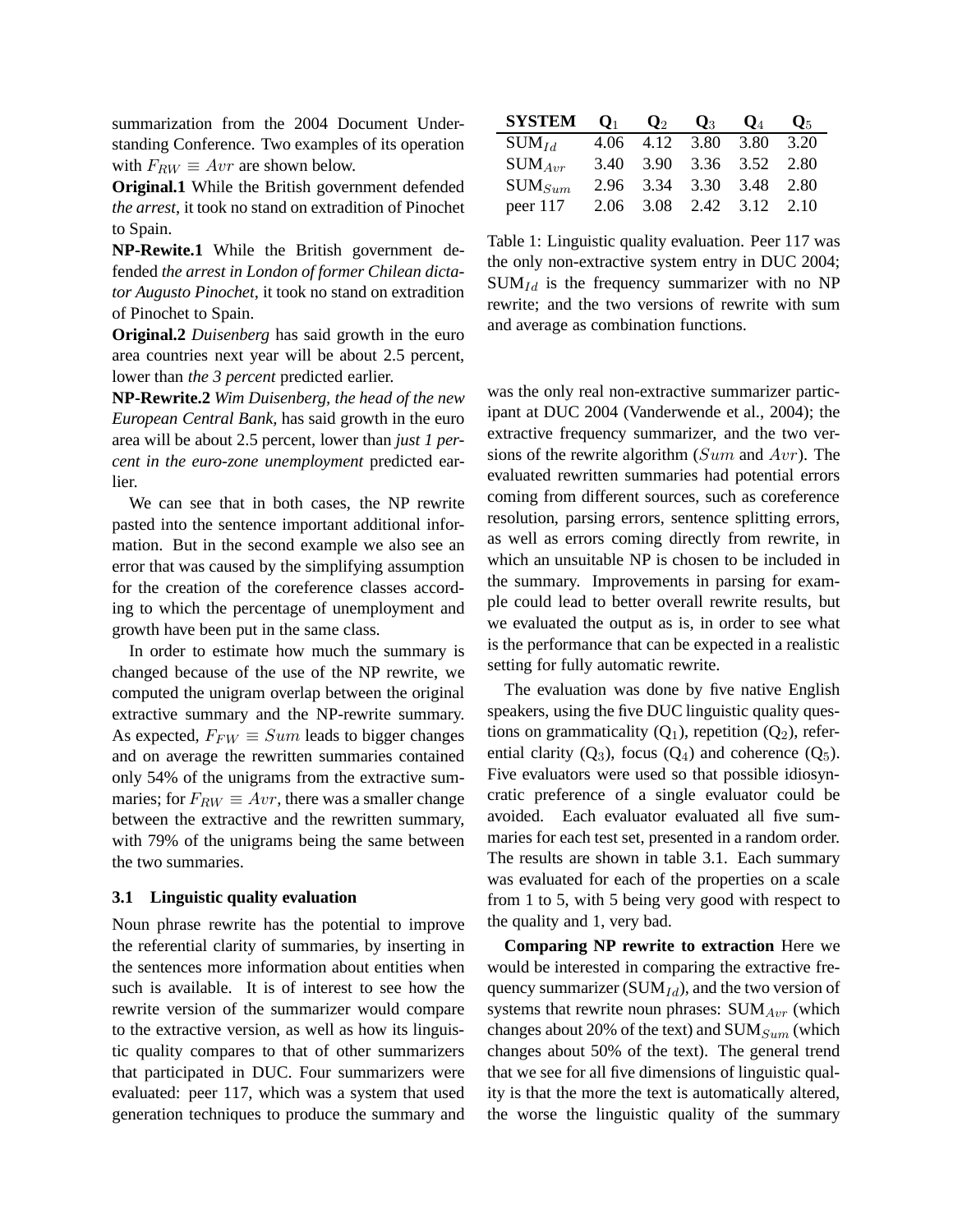gets. In particular, the grammaticality of the summaries drops significantly for the rewrite systems. The increase of repetition is also significant between  $SUM_{Id}$  and  $SUM_{Sum}$ . Error analysis showed that sometimes increased repetition occurred in the process of rewrite for the following reason: the context weight update for words is done only after each noun phrase in the sentence has been rewritten. Occasionally, this led to a situation in which a noun phrase was augmented with information that was expressed later in the original sentence. The referential clarity of rewritten summaries also drops significantly, which is a rather disappointing result, since one of the motivations for doing noun phrase rewrite was the desire to improve referential clarity by adding information where such is necessary. One of the problems here is that it is almost impossible for human evaluators to ignore grammatical errors when judging referential clarity. Grammatical errors decrease the overall readability and a summary that is given a lower grammaticality score tends to also receive lower referential clarity score. This fact of quality perception is a real challenge for summarizeration systems that move towards abstraction and alter the original wording of sentences since certainly automatic approaches are likely to introduce ingrammaticalities.

**Comparing SUM** $_{Sum}$  and peer 117 We now turn to the comparison of between  $SUM_{Sum}$  and the generation based system 117. This system is unique among the DUC 2004 systems, and the only one that year that experimented with generation techniques for summarization. System 117 is verbdriven: it analizes the input in terms of predicateargument triples and identifies the most important triples. These are then verbalized by a generation system originally developed as a realization component in a machine translation engine. As a result, peer 117 possibly made even more changes to the original text then the NP-rewrite system. The results of the comparison are consistent with the observation that the more changes are made to the original sentences, the more the readability of summaries decreases.  $SUM_{Sum}$  is significantly better than peer 117 on all five readability aspects, with notable difference in the grammaticality and referential quality, for which  $SUM_{Sum}$  outperforms peer 117 by a full point. This indicates that NPs are a good candidate granularity for sentence changes and it can lead to substantial altering of the text while preserving significantly better overall readability.

#### **3.2 Content selection evaluation**

We now examine the question of how the content in the summaries changed due to the NP-rewrite, since improving content selection was the other motivation for exploring rewrite. In particular, we are interested in the change in content selection between  $SUM_{Sum}$  and  $SUM_{Id}$  (the extractive version of the summarizer). We use  $SUM_{Sum}$  for the comparison because it led to bigger changes in the summary text compared to the purely extractive version. We used the pyramid evaluation method: four human summaries for each input were manually analyzed to identify shared *content units*. The weight of each content unit is equal to the number of model summaries that express it. The pyramid score of an automatic summary is equal to the weight of the content units expressed in the summary divided by the weight of an ideally informative summary of the same length (the content unit identification is again done manually by an annotator).

Of the 50 test sets, there were 22 sets in which the NP-rewritten version had lower pyramid scores than the extractive version of the summary, 23 sets in which the rewritten summaries had better scores, and 5 sets in which the rewritten and extractive summaries had exactly the same scores. So we see that in half of the cases the NP-rewrite actually improved the content of the summary. The summarizer version that uses NP-rewrite has overall better content selection performance than the purely extractive system. The original pyramid score increased from 0.4039 to 0.4169 for the version with rewrite. This improvement is not significant, but shows a trend in the expected direction of improvement.

The lack of significance in the improvement is due to large variation in performance: when np rewrite worked as expected, content selection improved. But on occasions when errors occurred, both readability and content selection were noticeably compromised. Here is an example of summaries for the same input in which the NP-rewritten version had better content. After each summary, we list the content units from the pyramid content analysis that were expressed in the summary. The weight of each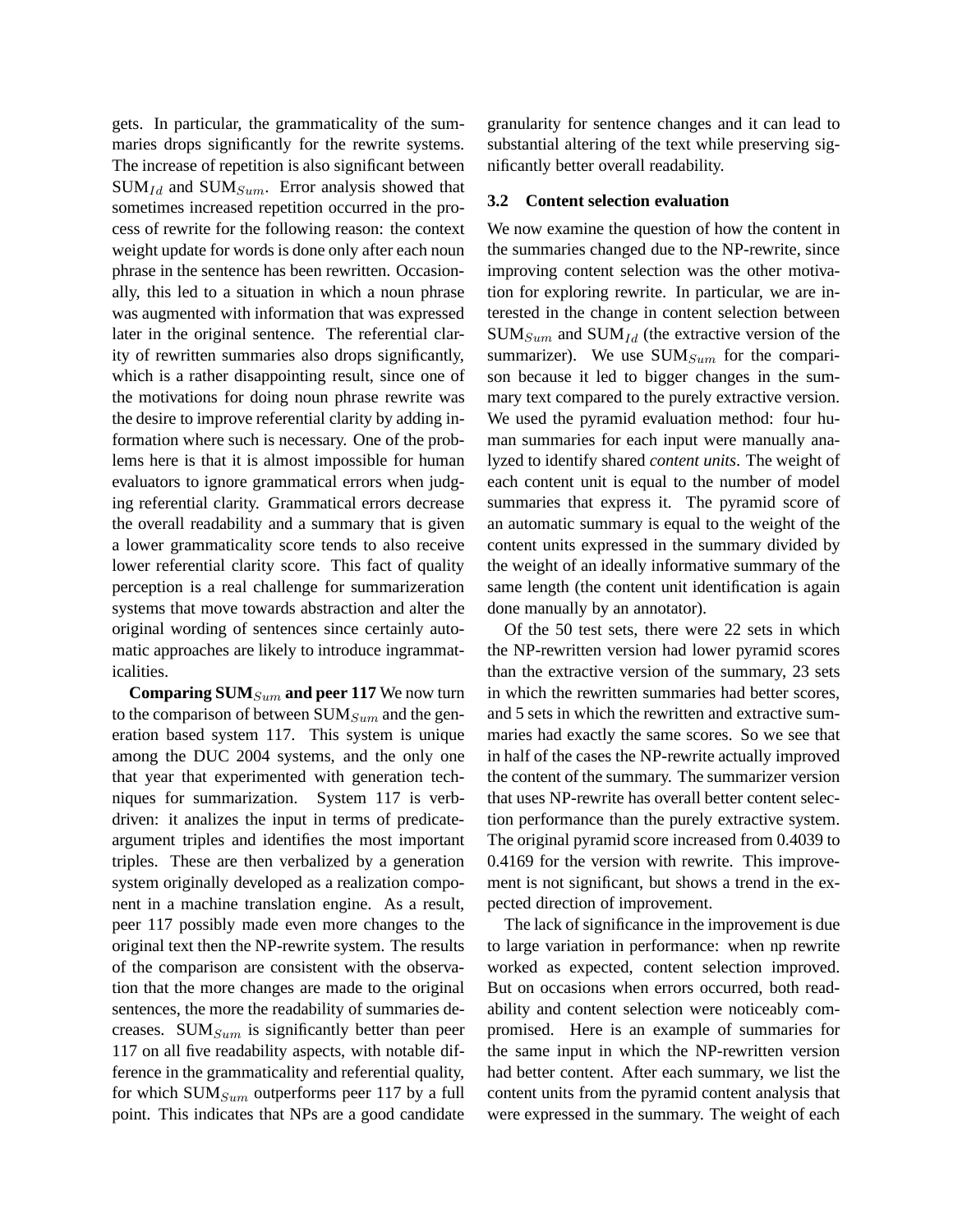content unit is given in brackets before the label of the unit and content units that differ between the extractive and rewritten version are displayed in italic. The rewritten version conveys high weight content units that do not appear in the extractive version, with weights 4 (maximum weight here) and 3 respectively.

**Extractive summary** Italy's Communist Refounding Party rejected Prime Minister Prodi's proposed 1999 budget. By one vote, Premier Romano Prodi's center-left coalition lost a confidence vote in the Chamber of Deputies Friday, and he went to the presidential palace to rsign. Three days after the collapse of Premier Romano Prodi's center-left government, Italy's president began calling in political leaders Monday to try to reach a consensus on a new government. Prodi has said he would call a confidence vote if he lost the Communists' support." I have always acted with coherence," Prodi said before a morning meeting with President Oscar Luigi.

(4) Prodi lost a confidence vote

(4) The Refounding Party is Italy's Communist Party

(4) The Refounding Party rejected the government's budget

(3) The dispute is over the 1999 budget

(2) Prodi's coalition was center-left coalition

(2) The confidence vote was lost by only 1 vote

(1) Prodi is the Italian Prime Minister

*(1) Prodi wants a confidence vote from Parliament*

**NP-rewrite version** Communist Refounding, a fringe group of hard-line leftists who broke with the minstream Communists after they overhauled the party following the collapse of Communism in Eastern Europe rejected Prime Minister Prodi's proposed 1999 budget. By only one vote, the center-left prime minister of Italy, Romano Prodi, lost The vote in the lower chamber of Parliament 313 against the confidence motion brought by the government to 312 in favor in Parliament Friday and was toppled from power. President Oscar Luigi Scalfaro, who asked him to stay on as caretaker premier while the head of state decides whether to call elections.

(4) Prodi lost a confidence vote

*(4) Prodi will stay as caretaker until a new government is formed*

(4) The Refounding Party is Italy's Communist Party

(4) The Refounding Party rejected the government's budget

*(3) Scalfaro must decide whether to hold new elections*

(3) The dispute is over the 1999 budget

(2) Prodi's coalition was center-left coalition

(2) The confidence vote was lost by only 1 vote

(1) Prodi is the Italian Prime Minister

Below is another example, showing the worse deterioration of the rewritten summary compared to the extractive one, both in terms of grammaticality and content. Here, the problem with repetition during rewrite arises: the same person is mentioned twice in the sentence and at both places the same overly long description is selected during rewrie, rendering the sentence practically unreadable.

**Extractive summary** Police said Henderson and McKinney lured Shepard from the bar by saying they too were gay and one of their girlfriends said Shepard had embarrassed one of the men by making a pass at him. 1,000 people mourned Matthew Shepherd, the gay University of Wyoming student who was severely beaten and left to die tied to a fence. With passersby spontaneously joining the protest group, two women held another sign that read," No Hate Crimes in Wyoming." Two candlelight vigils were held Sunday night. Russell Anderson, 21, and Aaron McKinney, 21, were charged with attempted murder.

(4) The victim was a student at the University of Wyoming

*(4) The victim was brutally beaten*

*(4) The victim was openly gay*

*(3) The crime was widely denounced*

(3) The nearly lifeless body was tied to a fence

*(3) The victim died*

*(3) The victim was left to die*

*(2) The men were arrested on charges of kidnapping and attempted first degree murder*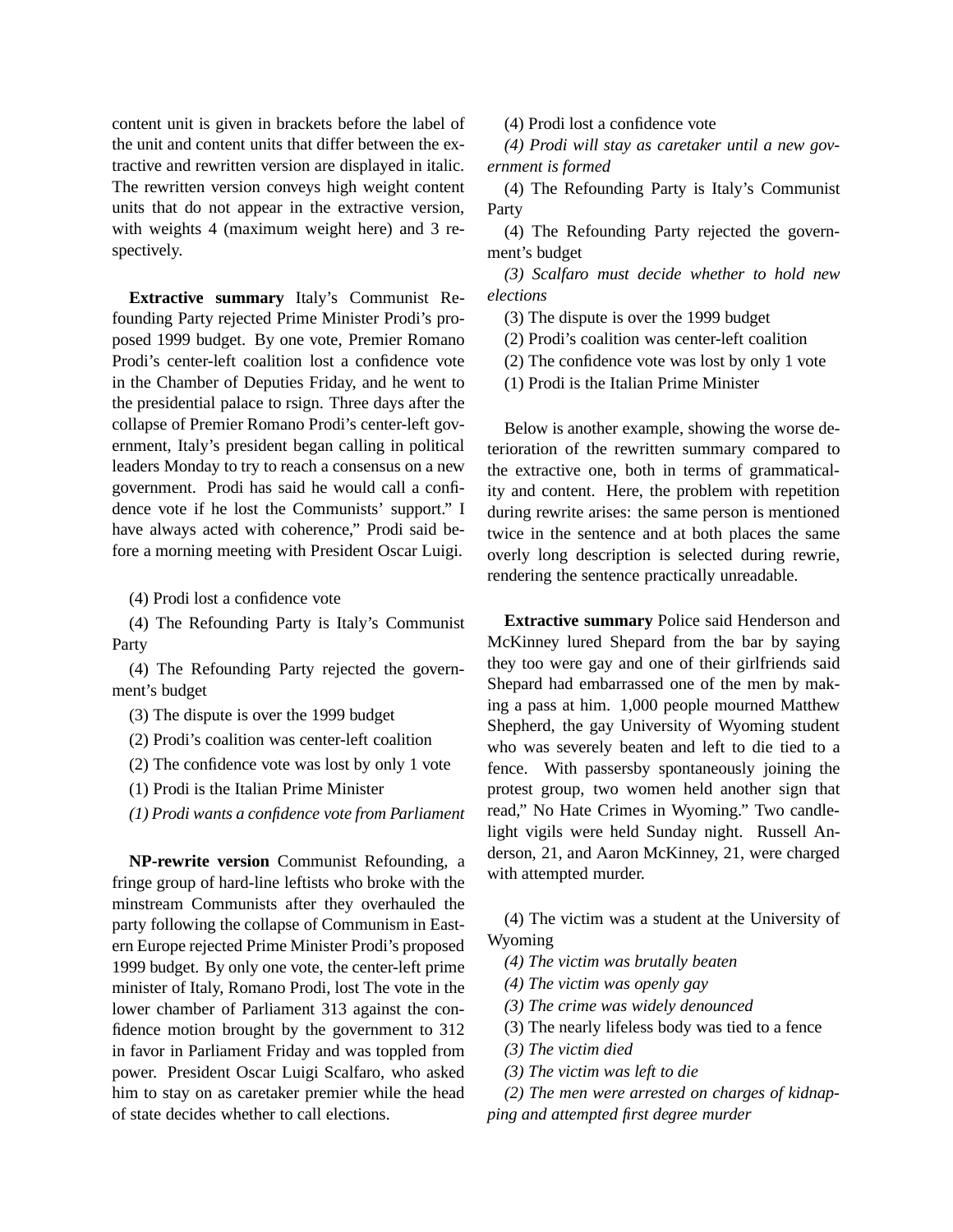*(2) There were candlelight vigils in support for the victim*

(1) Russell Henderson and Aaron McKinney are the names of the people responsible for the death

**NP-rewrite version** Police said Henderson and McKinney lured the The slight, soft-spoken 21 year-old Shepard, a freshman at the University of Wyoming, who became an overnight symbol of antigay violence after he was found dangling from the fence by a passerby from a bar by saying they too were gay and one of their girlfriends said the The slight, soft-spoken 21-year-old Shepard, a freshman at the University of Wyoming, who became an overnight symbol of anti-gay violence after he was found dangling from the fence by a passerby had embarrassed one of the new ads in that supposedly hate-free crusade.

(4) The victim was a student at the University of Wyoming

(3)The nearly lifeless body was tied to a fence *(1) A passerby found the victim*

(1) Russell Henderson and Aaron McKinney are the names of the people responsible for the death

*(1) The victim was 22-year old*

Even from this unsuccessful attempt for rewrite we can see how changes of the original text can be desirable, since some of the newly introduced information is in fact suitable for the summary.

#### **4 Conclusions**

We have demonstrated that an entity-driven approach to rewrite in multi-document summarization can lead to considerably different summary, in terms of content, compared to the extractive version of the same system. Indeed, the difference leads to some improvement measurable in terms of pyramid method evaluation. The approach also significantly outperforms in linguistic quality a non-extractive event-centric system.

Results also show that in terms of linguistic quality, extractive systems will be curently superior to systems that alter the original wording from the input. Sadly, extractive and abstractive systems are evaluated together and compared against each other, putting pressure on system developers and preventing them from fully exploring the strengths of generation techniques. It seems that if researchers in the field are to explore non-extractive methods, they would need to compare their systems separately from extractive systems, at least in the beginning exploration stages. The development of nonextractive approaches in absolutely necessary if automatic summarization were to achieve levels of performance close to human, given the highly abstractive form of summaries written by people.

Results also indicate that both extractive and nonextractive systems perform rather poorly in terms of the focus and coherence of the summaries that they produce, identifying macro content planning as an important area for summarization.

### **References**

- Regina Barzilay and Kathleen McKeown. 2005. Sentence fusion for multidocument news summarization. *Computational Linguistics*, 31(3).
- Eugene Charniak. 2000. A maximum-entropy-inspired parser. In *NAACL-2000*.
- John Conroy, Judith Schlesinger, and Dianne O'Leary. 2006. Topic-focused multi-document summarization using an approximate oracle score. In *Proceedings of ACL, companion volume*.
- Hal Daumé III and Daniel Marcu. 2006. Bayesian queryfocused summarization. In *Proceedings of the Conference of the Association for Computational Linguistics (ACL)*, Sydney, Australia.
- Gunes Erkan and Dragomir Radev. 2004. Lexrank: Graph-based centrality as salience in text summarization. *Journal of Artificial Intelligence Research (JAIR)*.
- Hongyan Jing and Kathleen McKeown. 2000. Cut and paste based text summarization. In *Proceedings of the 1st Conference of the North American Chapter of the Association for Computational Linguistics (NAACL'00)*.
- Kevin Knight and Daniel Marcu. 2000. Statistics-based summarization — step one: Sentence compression. In *Proceeding of The American Association for Artificial Intelligence Conference (AAAI-2000)*, pages 703–710.
- Chin-Yew Lin and Eduard Hovy. 2000. The automated acquisition of topic signatures for text summarization. In *Proceedings of the 18th conference on Computational linguistics*, pages 495–501.